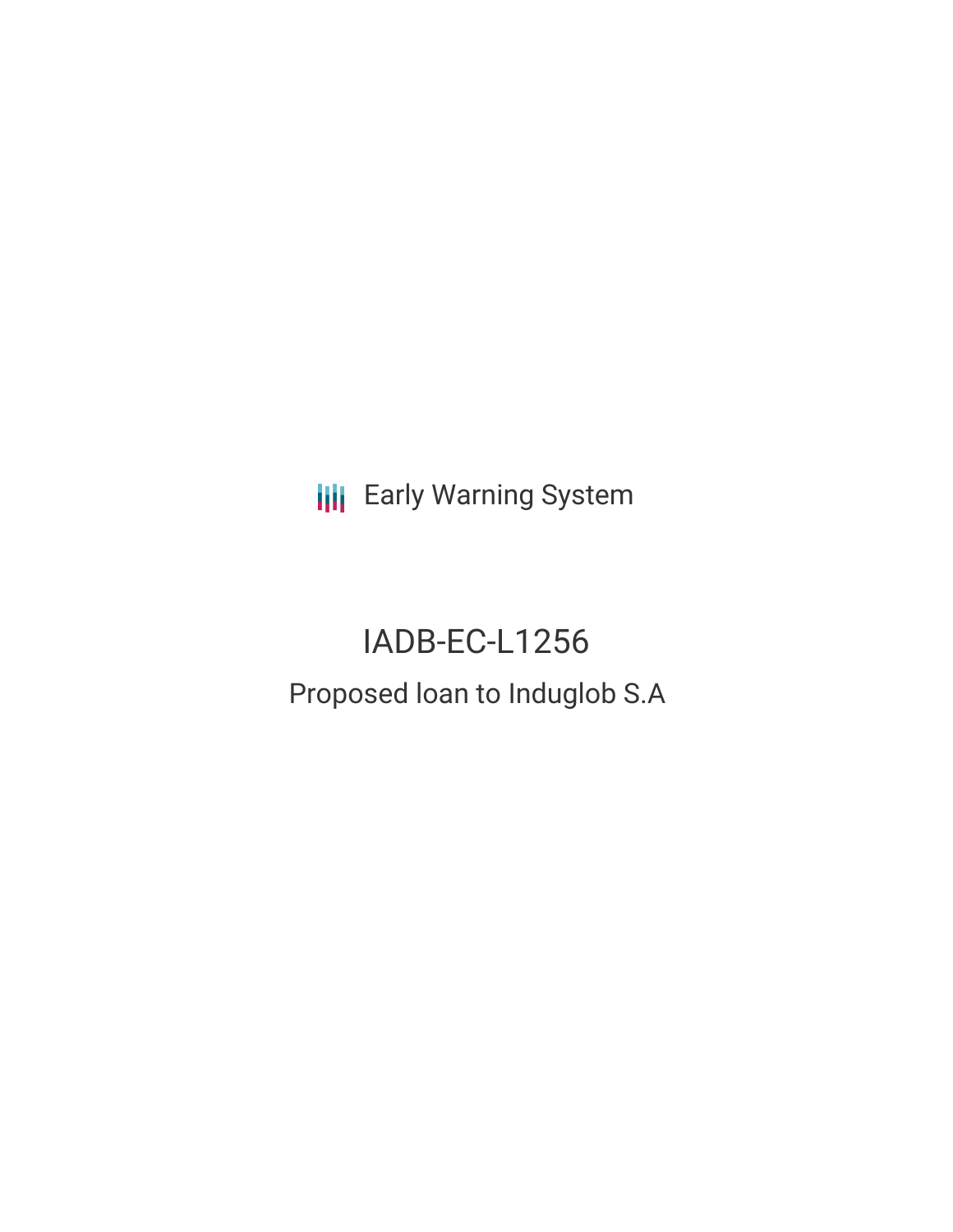| <b>Countries</b>               | Ecuador                                |
|--------------------------------|----------------------------------------|
| <b>Financial Institutions</b>  | Inter-American Development Bank (IADB) |
| <b>Status</b>                  | Approved                               |
| <b>Bank Risk Rating</b>        | U                                      |
| <b>Voting Date</b>             | 2019-07-12                             |
| <b>Borrower</b>                | Government of Ecuador                  |
| <b>Sectors</b>                 | Industry and Trade                     |
| <b>Investment Type(s)</b>      | Loan                                   |
| <b>Investment Amount (USD)</b> | $$8.00$ million                        |
| <b>Project Cost (USD)</b>      | $$8.00$ million                        |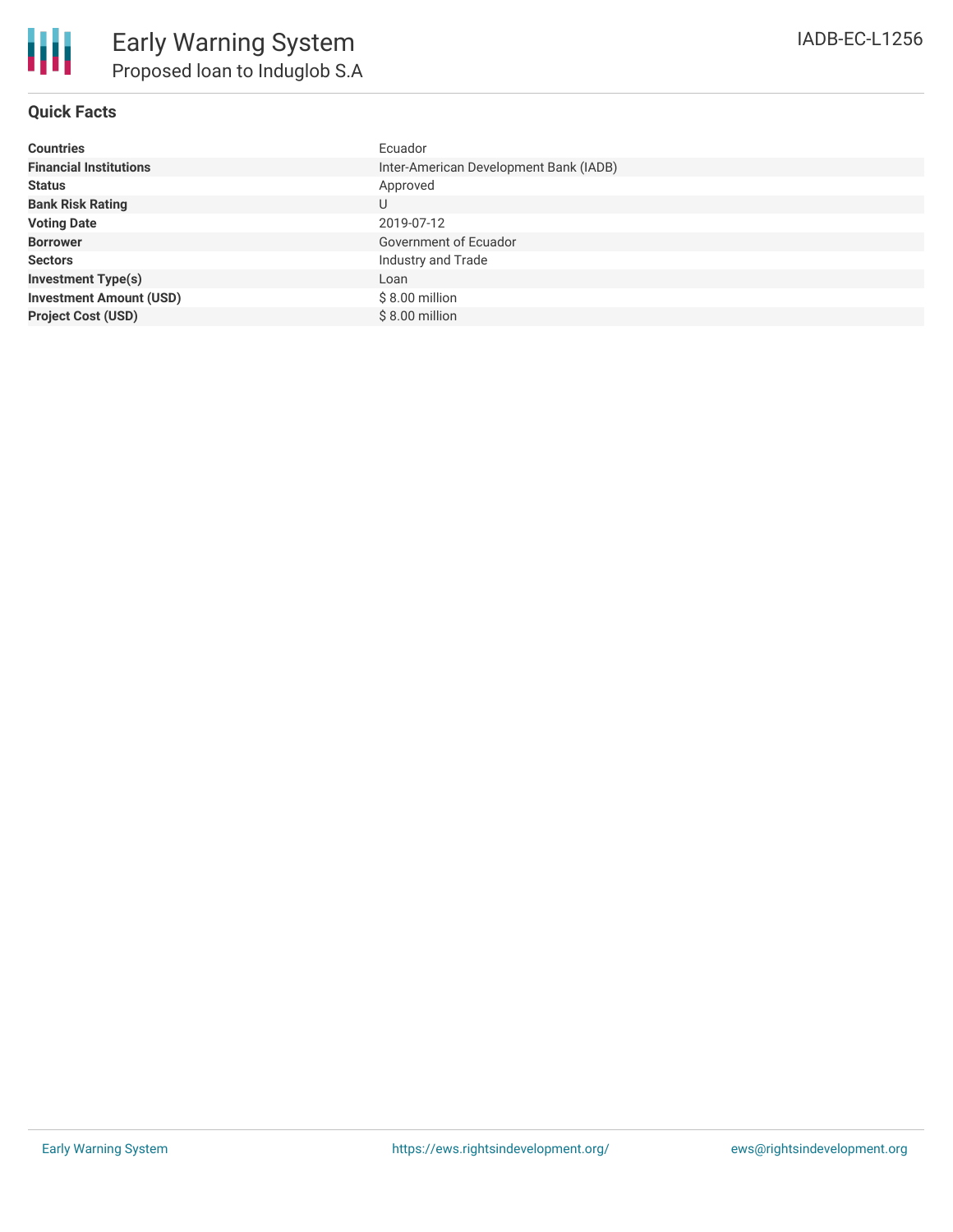

## **Project Description**

The resources of the IDB Group will be used to finance a new appliance production plant in Ecuador (the "Project"). The Project will replace an existing plant that must be moved to a more optimal location, given the growth of the Company's activities.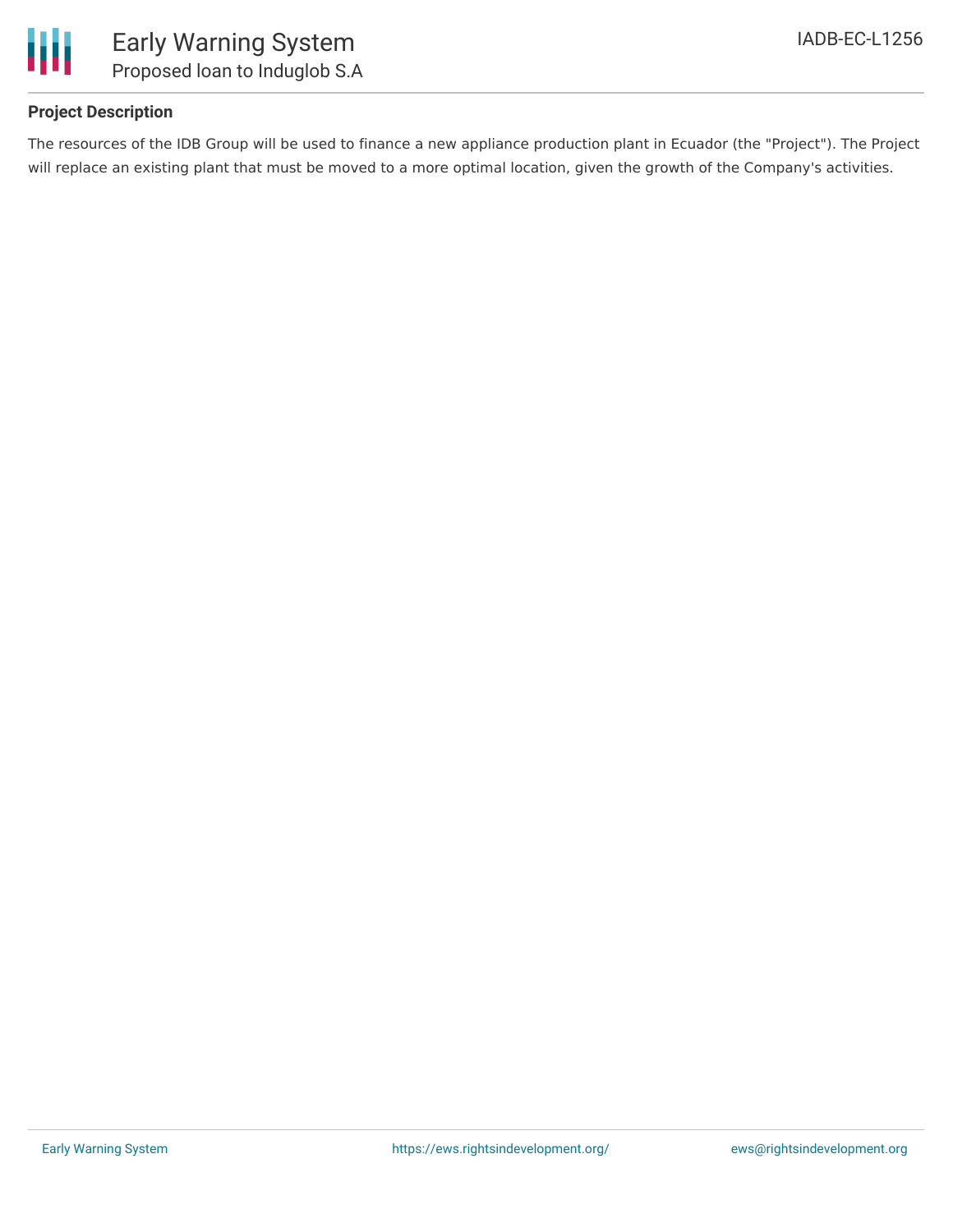#### **Investment Description**

• Inter-American Development Bank (IADB)

China Co-Financing Fund for Latin Americ